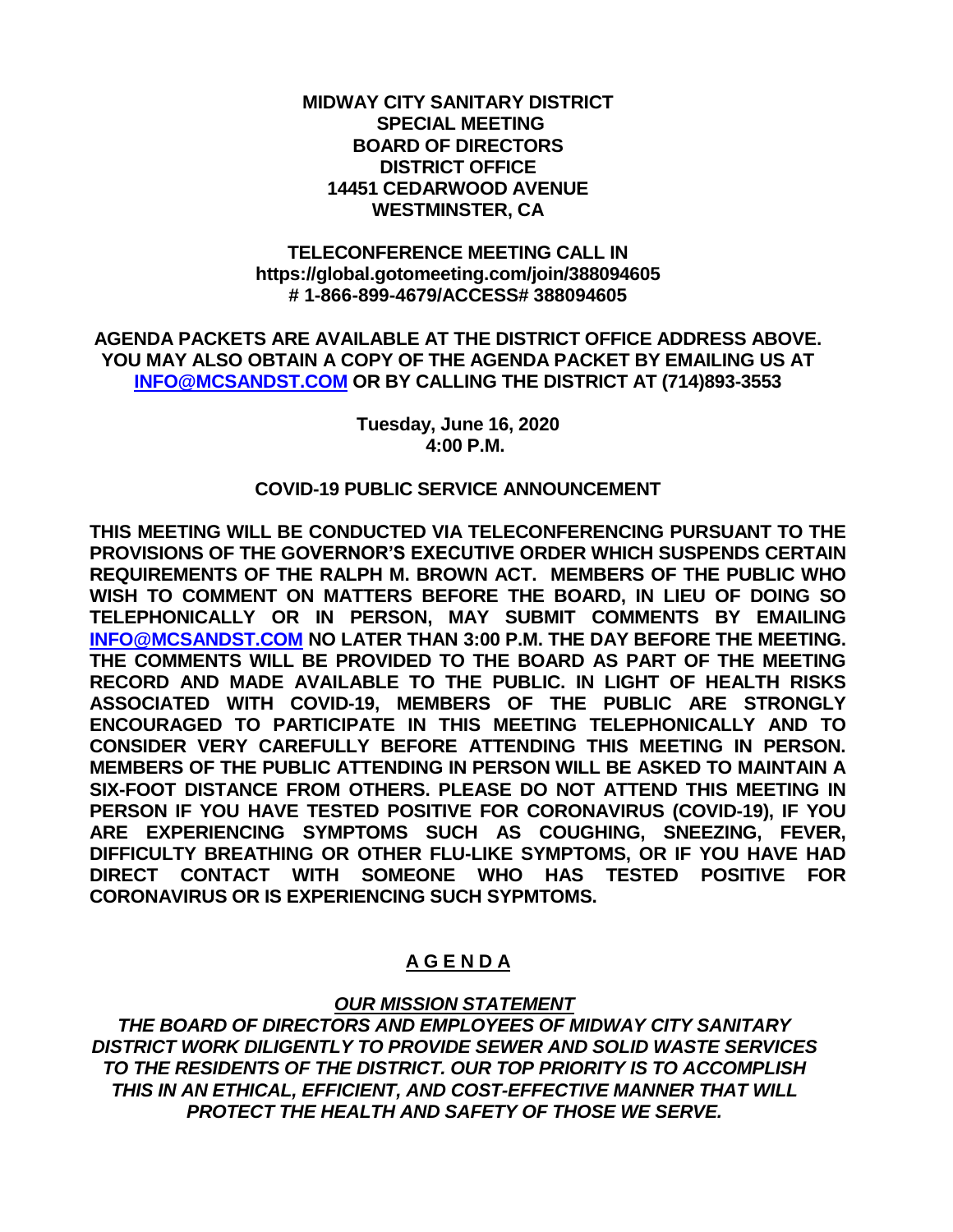In accordance with the requirements of California Government Code Section 54954.2, this Agenda is posted not less than 72 hours prior to the meeting date and time above. All written materials relating to each agenda item are available for public inspection in the office of the Board Secretary.

In the event any matter not listed on this agenda is proposed to be submitted to the Board for discussion and/or action, it will be done in compliance with Section 54954.2, or as set forth on a Supplemental Agenda posted not less than 72 hours prior to the meeting.

Please Note: The District complies with the provisions of the Americans with Disabilities Act (ADA). Anyone needing special assistance please contact the District's Secretary at (714) 893-3553, at least one business day prior to the meeting so that we may accommodate you.

# **1. CALL TO ORDER/PLEDGE OF ALLEGIANCE AND INVOCATION**

## **2. ROLL CALL**

## **3. PUBLIC COMMENTS:**

All persons wishing to address the Board on specific Agenda items or matters of general interest should do so at this time. As determined by the President, speakers may be deferred until the specific item is taken for discussion and remarks may be limited to three (3) minutes.

# **4. APPROVAL OF THE MINUTES OF THE SPECIAL MEETING OF JUNE 2, 2020** *(Roll Call Vote)*

### **5. APPROVAL OF EXPENDITURES**

A. Approval of Demands in the Amount of \$ 324,541.46 *(Roll Call Vote)*

## **6. REPORTS**

The President, General Manager, General Counsel and other staff present verbal reports on miscellaneous matters of general interest to the Directors. These reports are for information only and require no action by the Directors.

- A. Report of President
- B. Report of General Manager
- C. Report from Orange County Sanitation District (OCSD) Meeting on June 10, 2020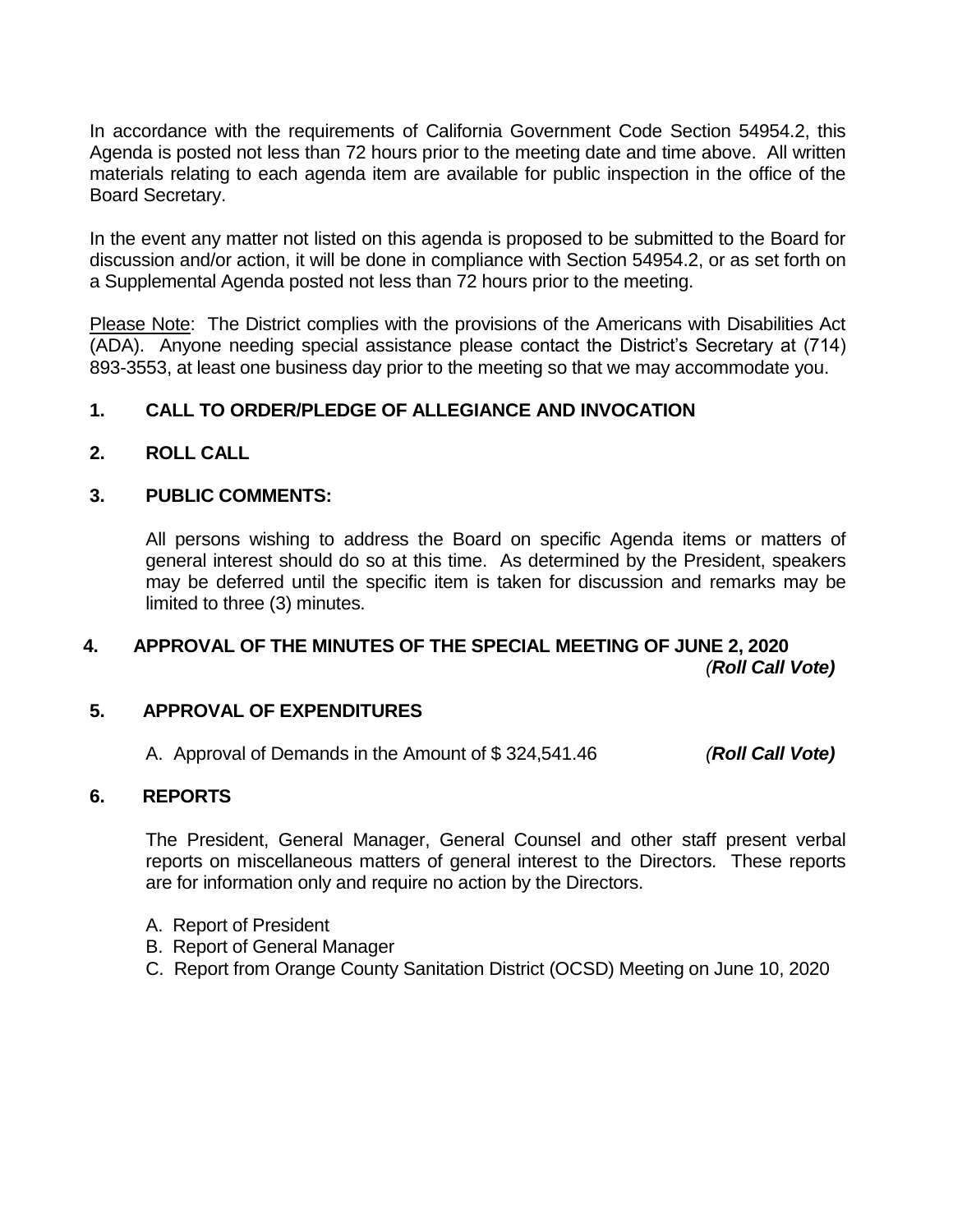# **7. CONSENT CALENDAR** *(Roll Call Vote)*

All matters listed on the Consent Calendar are considered routine and will be acted upon at the same time unless separate discussion and/or action is requested by a Board Member, the public, or staff.

A. Approve and file the Treasurer's Investment Report for May 2020

B. Approve the May 2020 Financial Reports and Budget Review for the Period of July 1, 2019 through May 31, 2020

## **8. OLD BUSINESS**

None

## **9. NEW BUSINESS**

A. Consider Approval for the Purchase of One New 28-Yard Half/Pack Front Loader, Cab-Over Compressed Natural Gas (CNG) Solid Waste Collection Truck for the Midway City Sanitary District Fleet and Curotto-can Attachment *(Roll Call Vote)*

B. Consider California Special Districts Association (CSDA) Board of Directors Election Ballot – Term 2021-2023, Seat C, Southern Network *(Roll Call Vote)*

C. Discussion and Approval of Radio Outreach to the Vietnamese Community for Upcoming District Wide Clean-up Event *(Roll Call Vote)*

D. Consider Approval of Rescheduling 2020 Clean-up Events that were Cancelled Due to COVID-19 *(Roll Call Vote)*

E. Results of the Comprehensive Parcel and Levy Audit of the District's Parcel Program Completed by the SCI Consulting Group *(Roll Call Vote)*

F. Consider the Approval to Authorize the General Manager to Exercise the Option in the Agreement between the Midway City Sanitary District and SCI Consulting for Performance of Annual Levy Administration Services for the District's Parcel Program (Task 2) for Up to Five (5) Years *(Roll Call Vote)*

G. Approval of Request for Proposals for Architectural and Engineering Design Services and Construction Support Services for the New Office Building, New Archive Building, Locker Rooms, and Solar Equipment at the Midway City Sanitary District, Westminster, CA *(Roll Call Vote)*

H. Discuss and Consider Changing the Midway City Sanitary District's Regularly Scheduled Board Meeting on Tuesday, July 7, 2020 at 5:30 P.M. to a Special Teleconference Meeting at 4 P.M. Due to the COVID-19 Pandemic *(Roll Call Vote)*